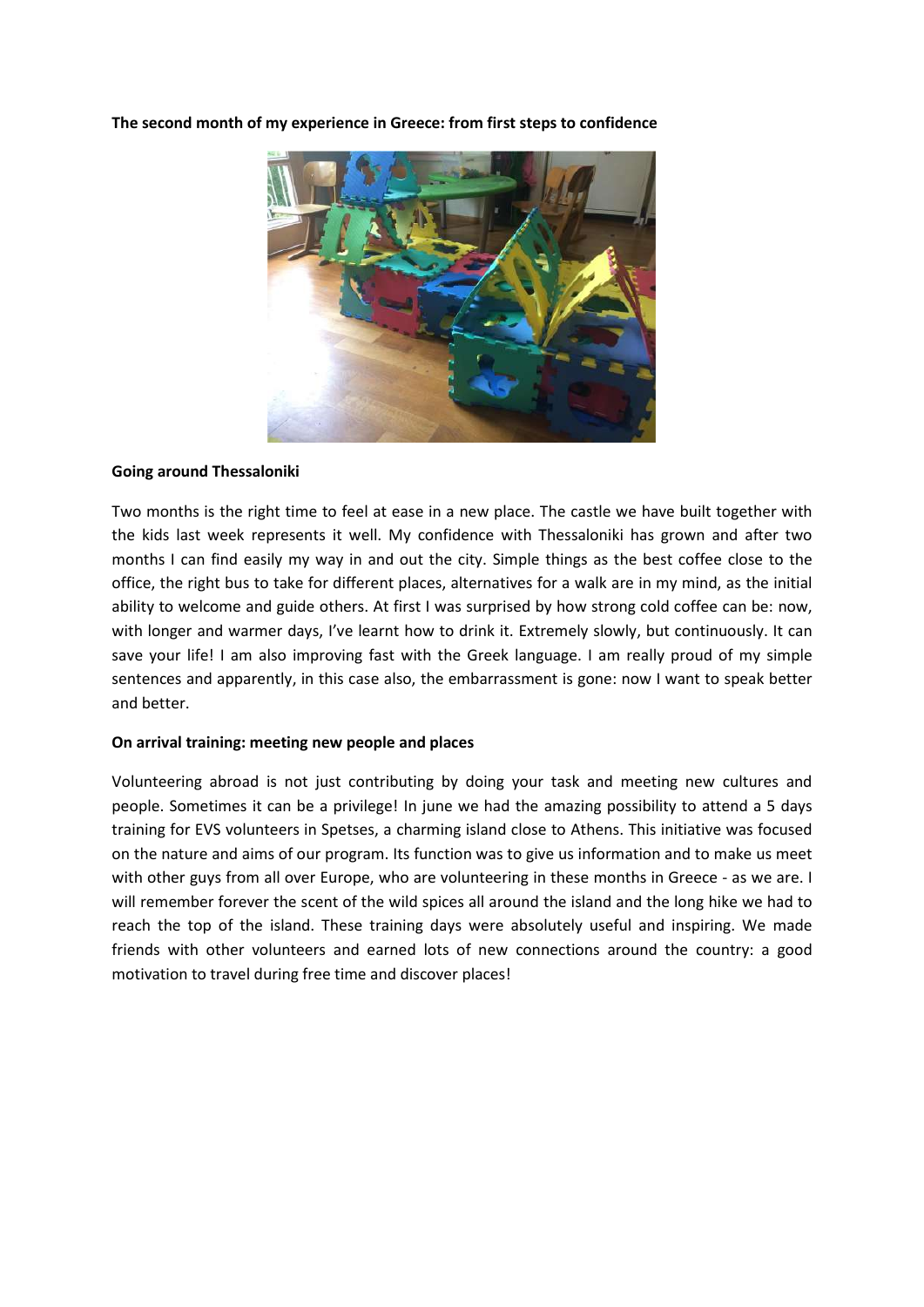

## Starting my project and a new team

This was the month of the true start of my personal project activities. After one or two months you can feel sufficiently good in a new environment, to give your personal point of view. To impact the reality around me I choose to facilitate theatre workshop with children, collaborating with a small team of volunteers. We are both internationals and native volunteers. It is my first time in the position of main responsible and coordinator of this kind of activity. That was in my fantasy, but I didn't expect to feel so confortable in the situation. The team is working well. We established a nice atmosphere during meetings and workshops. Everyone is giving contribution both in planning and running the project. We have facilitated 3 workshops so far, and 5 are going to come. We want to work for empowerment, team-building, inter-culture and social freedom for both volunteers and kids. The participants are enjoying the activities a lot, even if there are challenges: for example, the program of a single workshop may vary quite heavily based on age and number of participants.

## New experiences and workshops to come: how to get busy!

Another strong experience I had this month was the educational intervention in the Roma Camp of Peraia. It is not easy to explain the sensation of entering a camp for the first time. For sure I realized that for the mental schemes of people who live in the center, these places can be hard to accept. I am really happy I had the possibility to play with the children, supporting the Mobile Unit and especially Alberto, who is implementing educational, theatrical and circus activities (very inspiring for me). These activities can be amazing per se, but I was illuminated by their coordination with protection policies and monitoring interventions. The next month I will be more and more busy: new workshops (English lessons with migrant adults and mindfulness meditation for social workers) are going to come! Stay tuned!